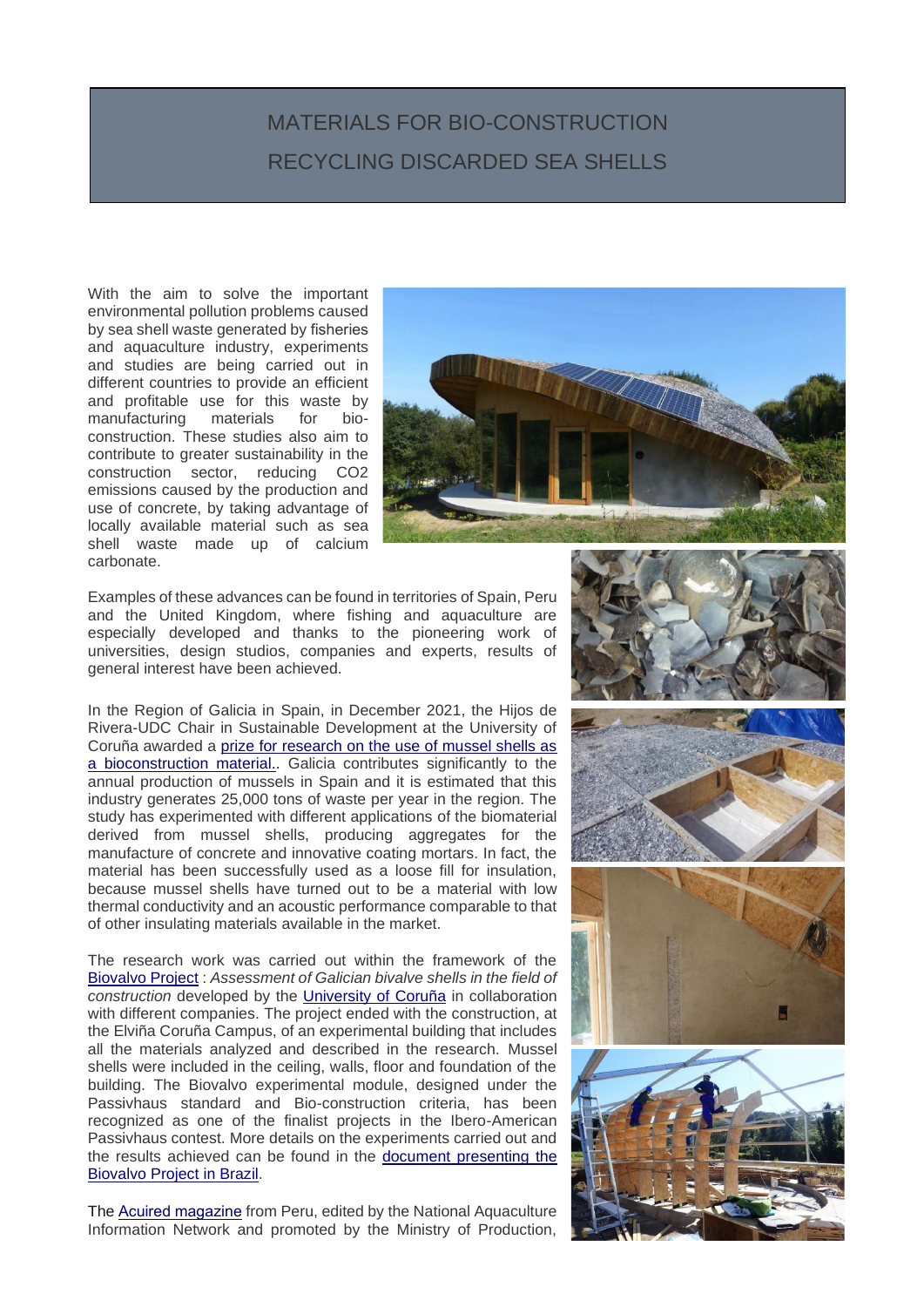published in March 2022 the case study on ecological bricks made with crushed shell valves called *conchas de abanico*. Official sources estimate that shell waste in Peru reaches 72,000 tons/year and its final disposal represents a critical problem for the industry and for the territories. A considerable part of this waste is generated by the production of *conchas de abanico* in Sechura, in the Piura Region, creating a serious environmental problem. In this context, the companies Expertisse Plus Consultores and Biotecnos have developed a circular economy pilot project for the manufacture of ecological bricks based on crushed shells, to demonstrate that an environmental liability, determined by a value chain waste, can be converted into a social and economic asset.

The production process of these bricks reduces the ecological footprint of the *concha de abanico* value chain and of the brick production value chain itself, because it uses discarded material and because it does not require the burning used for the conventional bricks. The companies were able to optimize the mix of materials to incorporate the greatest amount of crushed shells and the final product has been submitted for technical evaluation to Sencico, the national approval authority for construction materials in Peru. The goal is to massify the production of these ecological bricks, absorbing a consistent part of the national annual production of shell waste that is accumulated in dumps.

Committed to the territory, the [Facultad de Ingenieria de la](https://pirhua.udep.edu.pe/bitstream/handle/11042/4477/ICI_2005.pdf?sequence=1&isAllowed=y)  [Universidad de Piura](https://pirhua.udep.edu.pe/bitstream/handle/11042/4477/ICI_2005.pdf?sequence=1&isAllowed=y) has also made an important contribution during several years, by carrying out studies on the use of shell waste as a filler to produce sustainable concrete. These works, which have achieved promising results of academic and general interest, have been published on different knowledge platforms. In addition to contributing to solving environmental problems, they show that it is possible to reduce CO2 emissions generated by concrete production by taking advantage of a calcareous filler made with materials available in the Piura Region, such as the *concha de abanico* shell waste.

In the United Kingdom, since 2017 [Local Works Studio](https://localworksstudio.com/projects/shellcrete-transforming-sea-shells-into-low-carbon-materials/) has been designing and prototyping discarded shell materials to be used as tiles, plasters, renders, bricks, mortars, paints and other cladding and surface finishes for buildings. Adopting an innovative [approach to](https://localworksstudio.com/practice/aboutus/)  [develop new and forgotten materials using local waste and by](https://localworksstudio.com/practice/aboutus/)[products](https://localworksstudio.com/practice/aboutus/) the Local Works Studio emphasizes the aspect of recovering traditional knowledge in the use of these waste materials. They started considering that the process of transforming seashells into building materials dates back over a thousand of years and has evolved in coastal communities and islands with abundant shell material and lacking certain natural resources for construction.

Analyzing the historical examples of these inventive processes in the world, they elaborated the article *Building with shells - [historical](https://localworksstudio.com/building-with-shells-historical-references/) [references](https://localworksstudio.com/building-with-shells-historical-references/)* that summarizes the research presenting information of general interest. Recovering ancient knowledge, shells from oysters, mussels, scallops, whelks, crabs and lobsters can all be processed into building lime, a very fine and easy to work material. The Local Work Studio continues to develop the [Shellcrete project](https://localworksstudio.com/projects/shellcrete-transforming-sea-shells-into-low-carbon-materials/) producing prototype materials for construction, building insulation and external wall cladding, transforming shellfish waste from fishing industries and seafood restaurants. The Local Work Studio website also reports that they are developing a short film documenting the processes and applications of this material.